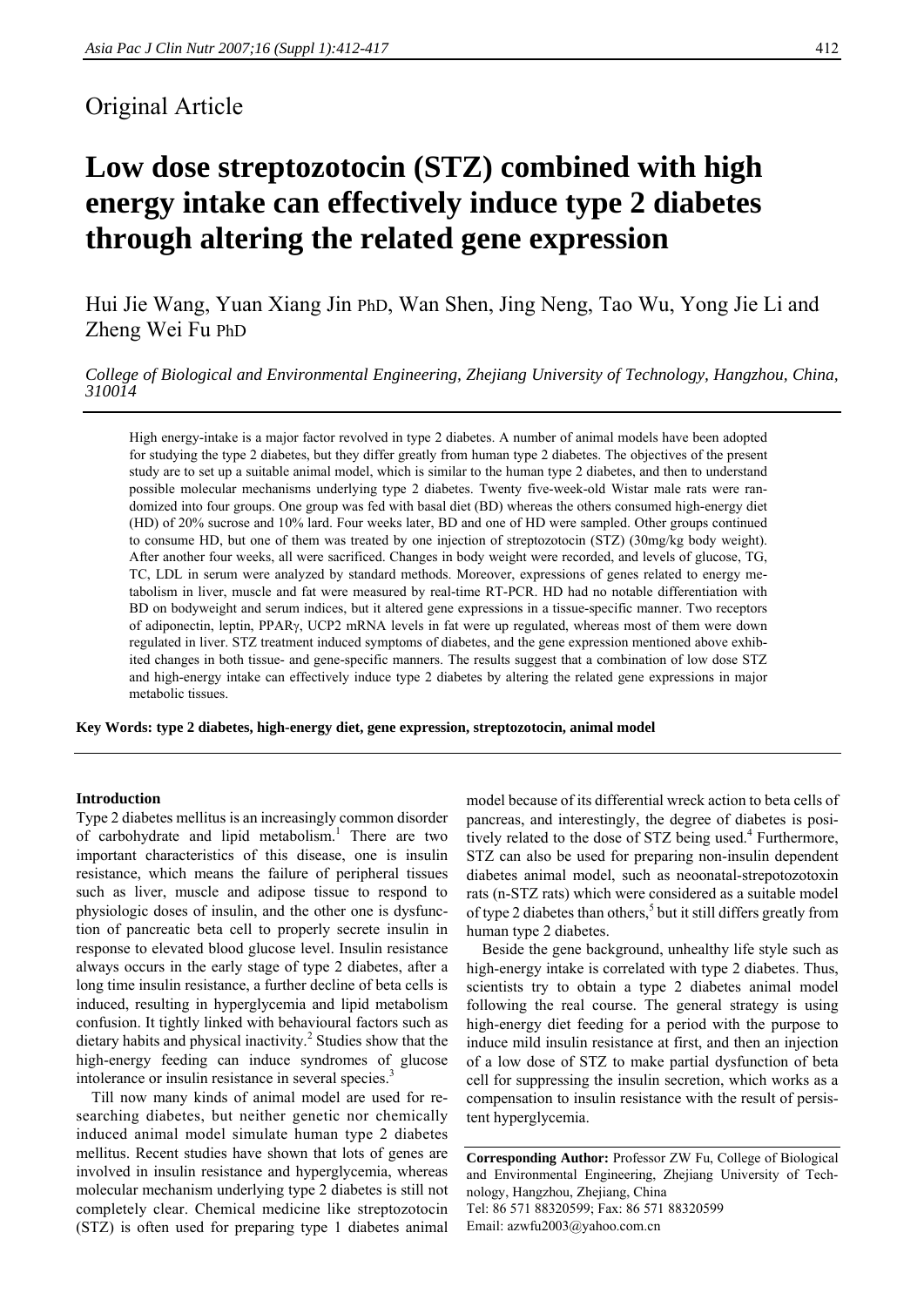However, little has been done so far to recognize the related gene expression change of this kind of diabetes animal model.

## **Method**

### *Animal*

Male Wistar rats with a mean body weight of about 100 g were purchased from China National Laboratory Animal Resource Center (Shanghai, China). They were kept under our animal facilities (22±1℃). Water was available *ad libitum*, with a 12-h light-dark cycle beginning at 8:00 a.m. During experiments, food was offered in daylight time. Prior to the beginning of the experiment, all rats were fed with basal diet at least for one week. The composition of basal diet was described as previously,<sup>6</sup> and the mineral mix and the vitamin mix were prepared according to  $\text{AIN-76}$ .<sup>7</sup> Body weights of rats were recorded every week. All experiments were performed under the guidelines of The National Research Council's guide for the care and use of laboratory animals and the Animal Usage Committee of The Zhejiang University of Technology.

#### *Experimental design*

To determine if the high-energy diet feeding can induce insulin resistance of rats, ten rats were randomly divided into two groups equally. One group was fed by high-energy diet, which was prepared by adding 20% sucrose (w/w) and  $10\%$  lard (w/w) into BD, for 4 weeks and described as HD in the following text, whereas the other one continued to consume BD for the same period serving as a control group (BD). Then all the ten rats were sacrificed after anaesthetized by pen-barbital. Blood samples were collected, and sera were separated and stored at  $-20^{\circ}$  for use. Liver, peritoneal fat tissue and skeletal muscle were separated and kept at  $-80^{\circ}$ C until use.

To determine whether the low dose of STZ can induce type 2 diabetes after 4-week feeding of the high-energy diet, another independent experiment was also carried out. As described above, ten rats were equally divided into two groups and they continued to be fed with the high-energy diet for the remaining experimental period. At the same time, one group was treated with STZ (Sigma, Germany) in a dose of 30 mg/kg body weight just for 1 time, which was described as HD+STZ30 group, while the other group was regarded as the control group (HD+STZ0), which just was injected with physiological saline.<sup>8</sup> After another 4 weeks of high-energy feeding, all rats were killed; their sera and organ samples were collected as described above.

#### *Measurement of lipids and serum glucose*

The total cholesterol (TC), triglyceride (TG), low density lipoprotein (LDL), and glucose concentration in sera were determined by auto-biochemical analysis system (AB-BOTT, ACHTECTION C8000, America) using the commercial kits (Whitman Biotech Co., Ltd, Nanjing, China) based on a modification of the cholesterol oxidize method, the lipase-glycerol phosphate oxidize method, direct method and HK method, respectively.

#### *Gene expression analysis*

Total RNA was isolated from rat tissues with TRIzol reagent (Invitrogen, USA) according to the manufacturer's protocol. cDNA was synthesized by using M-MLV reverse transcriptase kits (Takara Biochemicals, China), and a portion of 0.5 µL RT products was used directly for real-time polymerase chain reaction (PCR). 9 Primers used to amplify each gene were shown in Table 1. GAPDH transcript as a house-keeping gene was used to standardize the results by eliminating variations in mRNA and cDNA quantity and quality, and each mRNA level was expressed as its ratio to GAPDH mRNA. For the mathematical analysis, it was necessary for each transcript to determine its Ct value, the cycle number at which a fluorescent signal rises statistically above the background. The relative quantification of gene expression among the treatment groups was analyzed by the  $2^{-\Delta\Delta Ct}$  method.<sup>10</sup>

#### *Statistic analysis*

Data were presented as mean  $\pm$  SE and were analyzed by Student's t test and ANOVA using StatView 5.0 program (SAS Institute Inc., Cary, NC, USA). Values were considered statistically significant when *p* values were less than 0.05 or 0.01.

#### **Results**

To find out whether or not the high-energy intake can result in insulin resistance, serum glucose, TC, TG, LDL concentrations were detected in sera of rats fed with the high-energy diet for 4 weeks. As shown in Table 2, 4-week consumption of the high-energy diet did not affect the biomarkers in sera as well as the body weights.

Though there was no symptom of insulin resistance occurred, the genes expression had been changed already

**Table 1**. Primers used in real-time PCR analysis with SYBR Green

| Gene product                  | Forward primer              | Reverse primer            |
|-------------------------------|-----------------------------|---------------------------|
| <b>GAPDH</b>                  | <b>GACAACTTTGGCATCGTGGA</b> | AGGCAGGGATGATGTTCTGG      |
| Adiponectin                   | GGAAACTTGTGCAGGTTGGATG      | GGGTCACCCTTAGGACCAAGAA    |
| Leptin                        | TTCAAGCTGTGCCTATCCACAAAG    | TGAAGCCCGGGAATGAAGTC      |
| Adiponectin cerptor1(ADIPOR2) | CACAGAAACTGGCAACATCTGGA     | CTGAATGACAGTAGACGGTGTGGAA |
| Adiponectin cerptor2(ADIPOR2) | GAAGGTCGATGGCGAGTGA         | CAATGGCATTTCGGGCAAC       |
| <b>PPAR</b>                   | TGTGGTTTCAGAAGTGCCTTG       | TTCAGCTGGTCGATATCACTGGAG  |
| Uncoupling protein 2 (UCP2)   | CAGAGCACTGTCGAAGCCTACAAG    | CAATGGCATTTCGGGCAAC       |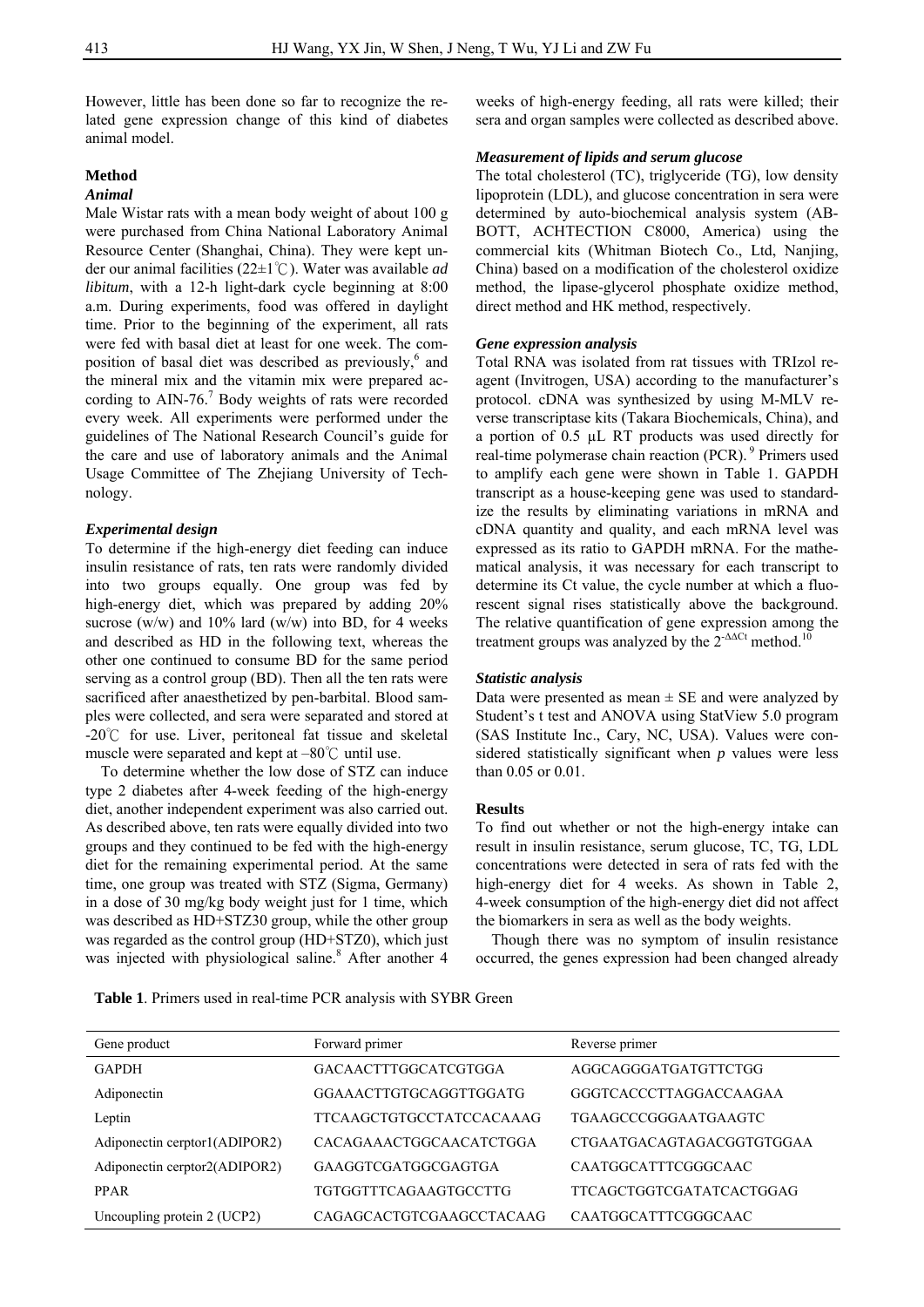**Table 2**. Biochemical parameters in BD and HD group

|                        | $BD(n=5)$        | $HD(n=5)$        |
|------------------------|------------------|------------------|
| Body weight (g)        | $222.1 \pm 11.0$ | $217.1 \pm 11.3$ |
| Serum glucose (mmol/L) | $5.16\pm0.86$    | $5.90\pm0.54$    |
| $TG$ (mmol/L)          | $0.38 \pm 0.08$  | $0.42\pm 0.10$   |
| $TC$ (mmol/L)          | $1.47\pm0.29$    | $1.49 \pm 0.29$  |
| $LDL$ (mmol/L)         | $0.52 \pm 0.11$  | $0.56 \pm 0.12$  |

n, number of rats; \* *p*<0.05, \*\* *p*<0.01.

**Table 3**. Biochemical parameters for HD+STZ30 and HD+STZ0 group

|                        | HD+STZ0          | $HD+STZ30$         |
|------------------------|------------------|--------------------|
| Body weight $(g)$      | $298.5 \pm 17.0$ | $188.7\pm20.4**$   |
| Serum glucose (mmol/L) | $7.03 \pm 0.94$  | 29.44±5.36**       |
| $TG$ (mmol/L)          | $1.25 \pm 0.12$  | $0.63 \pm 0.26$ ** |
| $TC$ (mmol/L)          | $1.17\pm0.13$    | $2.47 \pm 0.61$ ** |
| LDL(mmol/L)            | $0.41 \pm 0.03$  | $0.62\pm0.14*$     |
|                        |                  |                    |

n, number of rats, \* *p*<0.05, \*\* *p*<0.01.

because of energy over-taking. As shown in Figure 1A, in fat tissue, both leptin and adiponectin mRNA expression levels increased almost 2 to 3 folds as compared with those of BD group, respectively. ADIPOR1 and ADI-POR2 mRNA expression levels were also detected in liver, fat and skeletal muscle tissues in both HD and BD groups (Fig 1B, Fig 1C, Fig 1D). In liver both ADIPOR1 and ADIPOR2 mRNAs were decreased by the feeding of the high-energy diet. In contrast, the ADIPOR1 mRNA was 4 times higher, and ADIPOR2 mRNA exhibited a prominent increasing tendency in fat tissue of HD group than BD group. Meanwhile, no notable difference was observed in skeletal muscle between the two groups. PPARγ mRNA in fat of HD group was about 3.2-fold higher than that of BD group  $(p<0.05)$  (Fig 1C), but no distinct change was observed in liver and skeletal muscle (data was not shown). Moreover, a significant decrease of UCP2 mRNA was observed in liver  $(p<0.05)$ , while a great increase was detected in fat tissue of HD group (*p*<0.01) (Fig 1B), as well as in skeletal muscle (Fig 1D).

As shown in Table 3, STZ-treatment could dramatically increase serum glucose level (HD+STZ0, 7.09 mmol/l vs HD+STZ30, 29.44 mmol/l, *p*<0.01). Similarly, serum LDL and TC level were also elevated by STZ injection (LDL: HD+STZ0, 0.41 mmol/l vs HD+STZ30, 0.62 mmol/l, *p*<0.05; TC: HD+STZ0, 2.47 mmol/l vs HD+STZ30, 1.17 mmol/l, *p*<0.01). Interestingly, serum TG level decreased in HD+STZ30 group, being almost 2 times lower than that of HD+STZ0 group (1.25 mmol/l of HD+STZ0 vs 0.63 mmol/l of HD+STZ30, *p*<0.01).

Once a low dose of STZ injection easily induced rats to get hyperglycemia and lipid level change in serum as de scribed above. In order to affirm whether the biochemical



Figure 1. Gene's transcription change in liver, fat and skeletal muscle after 4-week feeding of high-energy diet. mRNA levels were analyzed by relative quantitative real-time PCR using specific primers and probes. mRNA abundances were calculated as the ratio of mRNA to GAPDH mRNA level in each cDNA sample, assigning a value of 1 to the ratio in rats fed normal chow. Values represent means  $\pm$ SE for 5 rats. $\Box$ , BD group;  $\Box$ , HD group.  $*_{p}$  < 0.05, \*\**p*<0.01. Figure 1.A shows two important adipocytokine mRNA level changes in fat tissue; Figure 1.B shows other gene expression change in liver; Figure 1.C shows corresponding gene expression in fat; Figure 1.D shows corresponding gene expression level in skeletal muscle.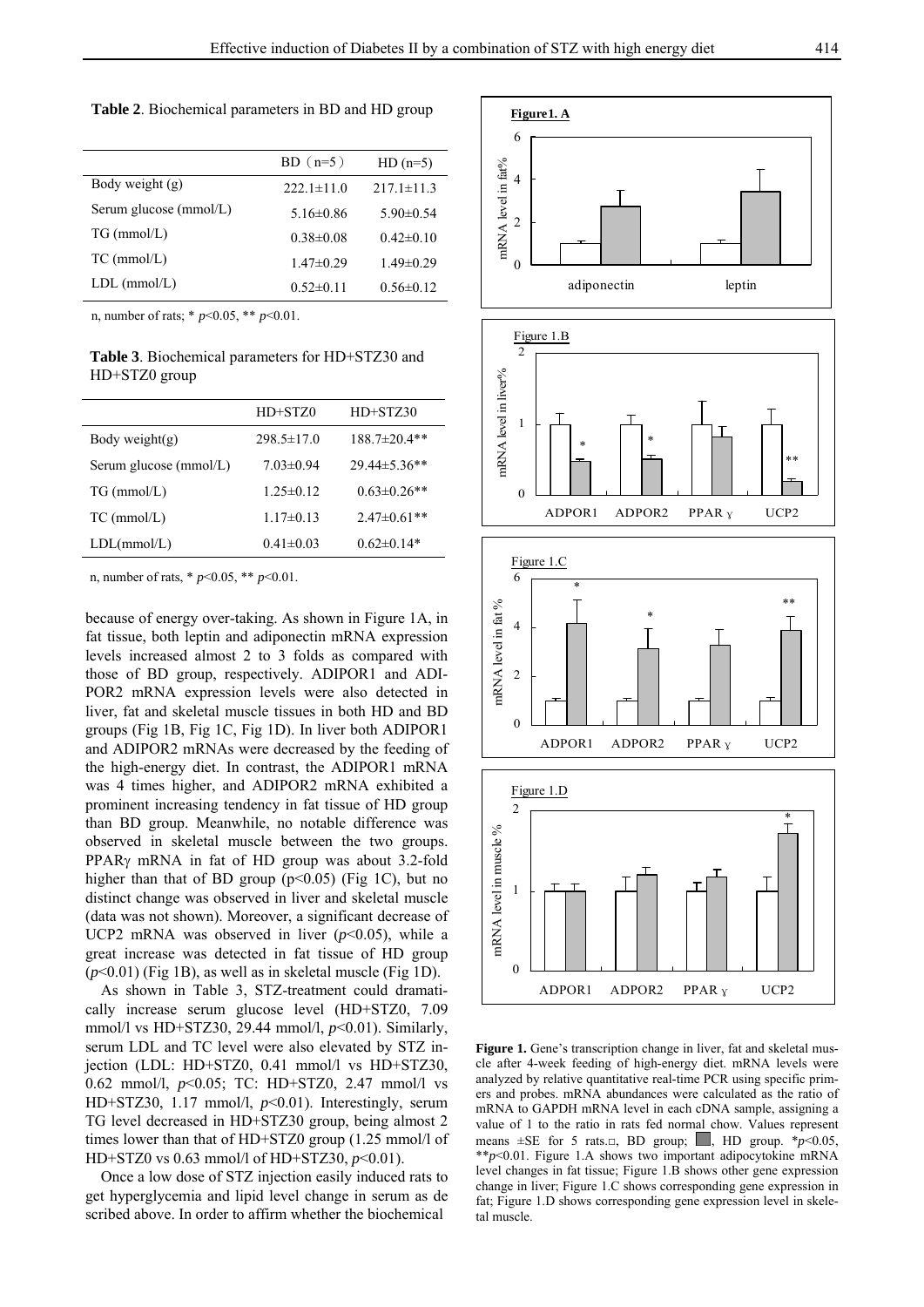

**Figure 2.** Gene's transcription change in liver, fat and skeletal muscle after another 4-week feeding of high-energy with a combination of a single injection of STZ. mRNA levels were analyzed by relative quantitative real-time PCR using specific primers and probes. mRNA abundances were calculated as the ratio of mRNA to GAPDH mRNA level in each cDNA sample, assigning a value of 1 to the ratio in rats fed normal chow. Values represent means ±SE for 5 rats.□, HD+STZ0 group, **,** HD+STZ30 group. \**p*<0.05, \*\**p*<0.01. Figure 2.A shows two important adipocytokine mRNA level changes in fat tissue; Figure 2.B shows other gene expression change in liver; Figure 2.C shows corresponding gene expression in fat ; Figure 2.D shows corresponding gene expression level in skeletal muscle.

change related to molecular regulation, we detected the gene expression levels in liver, fat and skeletal muscle of HD+STZ30 group and HD+STZ0 group. In liver, the expression of most selected genes had no notable change except that a remarkable decrease in UCP2 mRNA was observed (*p*<0.01) (Fig 2B). However, STZ greatly influenced the expression of some genes in fat tissue. ADI-POR2 and UCP2 mRNA levels decreased markedly  $(p<0.01)$ , while PPAR mRNA level increased significantly  $(p<0.01)$  in the HD+STZ30 rats (Fig 2C).

Similarly, leptin mRNA decreased significantly (*p*<0.01), whereas adiponectin mRNA was not changed so much in the HD+STZ30 rat (Fig 2A). In the skeletal muscle, PPAR $\gamma$  ( $p \le 0.01$ ) and ADIPOR1 ( $p \le 0.05$ ) mRNA levels were up-regulated, while the expression of AID-POR2 gene was down-regulated by STZ treatment (*p*<0.01) (Fig 2D).

#### **Discussion**

In the present study we found that the high-energy feeding did not show a great effect on the body weight as well as biochemical parameters of sera. But it had induced the expression level of the genes that are tightly involved in energy metabolism in major metabolism regulation tissue. This molecular modulation may rebalance the energy metabolism in a new level, and result in the stabilization of blood glucose level and all other lipid indices.

Insulin resistance is one of the most important risk factors associated with diabetes, especially for type 2 diabetes. Recent studies have provided evidence that adipose tissue may play a crucial role in the development of insulin resistance and type 2 diabetes through the secretion of a variety of biologically active molecules (adipocytokine). The most important two kinds of such cytokines are adiponectin and leptin.11,12,13 Adiponectin is a member of the adipocytokine family that exclusively expresses in differentiated adipocytes and plays an important role in regulating energy homeostasis, including the glucose and lipid metabolism associated with increased insulin sensitivity.14 Leptin, an adipocyte-derived hormone, functions as the afferent signal in a feedback loop regulating adipose tissue mass,<sup>15</sup> with its major site of action in hypothalamus,16 and can cause both blood glucose and insulin levels decreasing.17 In the present study, the feeding of the high-energy diet caused a great increase in the mRNA levels of adiponectin and leptin genes, indicating that the adipogenesis and lipolysis are working simultaneously to regulate the energy balance. In one hand, the animal enhances the lipid storage ability in fat; meanwhile in other hand body also enhances utilization ability of lipid in fat. This might explain why high-energy feeding didn't stimulate rats to get more body weight gain, and also suggested that the high-energy intake enhanced the metabolic ratio in a new level.

ADIPOR1 and ADIPOR2 are newly identified receptors for adiponectin. ADIPOR1 is ubiquitously expressed with highest levels in the skeletal muscle, while ADIPOR2 is predominantly expressed in the skeletal muscle and liver.<sup>18</sup> Recent research showed that activation of AMP-activated protein kinase and PPARγ by adiponectin was mediated by ADIPOR1 and ADIPOR2, and mRNA levels of both receptors were positively correlated with glucose disposal,<sup>19</sup> suggesting that the down-regulation or altered function of ADIPOR1 and ADIPOR2 may be responsible for development of insulin resistance in peripheral tissue, and may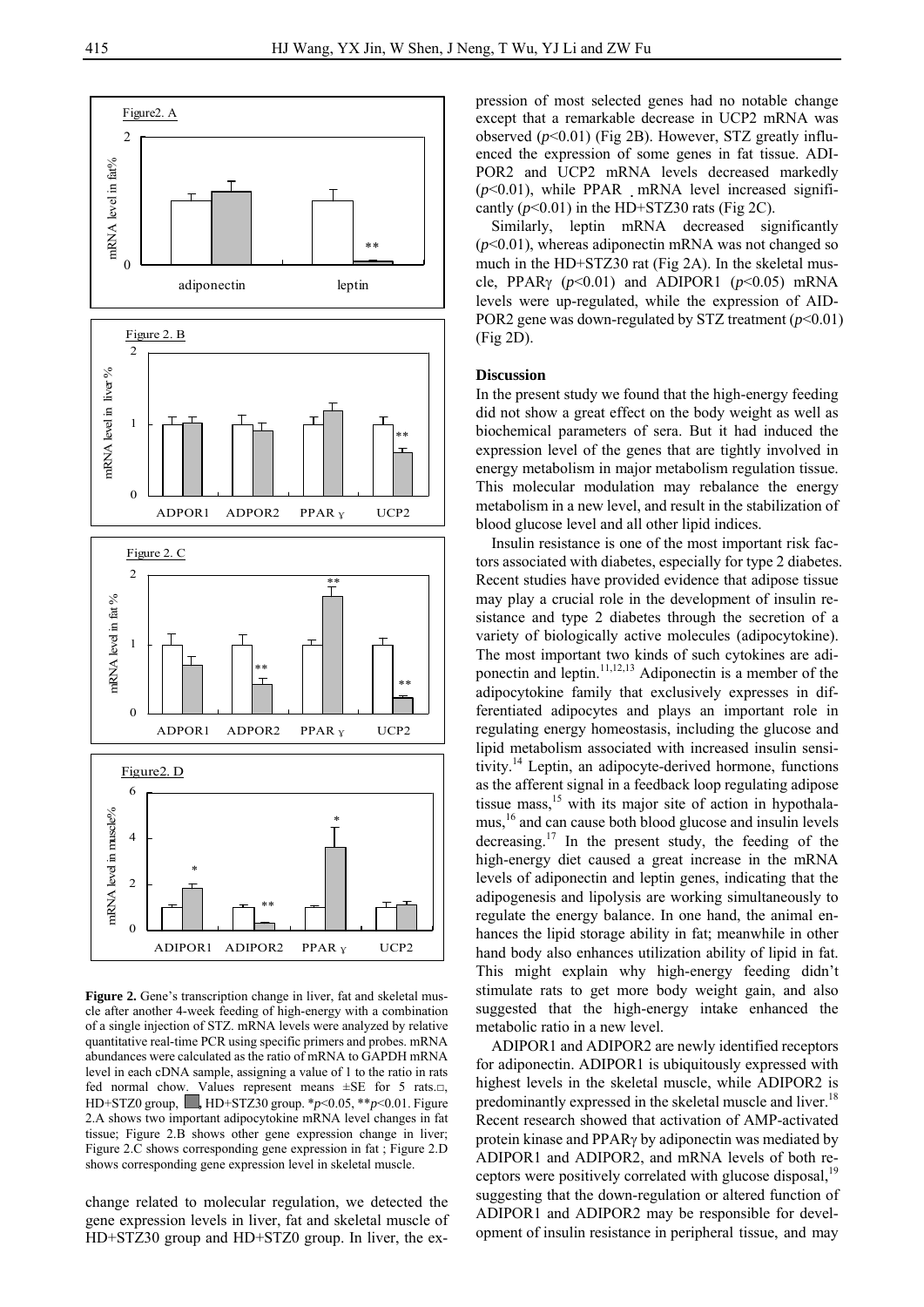contribute to increase susceptibility in type 2 diabetes. High-energy feeding increased and decreased ADI-POR1and ADIPOR2 mRNA levels in fat and liver, respectively, indicating that the prominent organ to deposite lipid has been changed from liver to fat. The elevation of PPARγ mRNA levels in the fat in the present study also support the hypothesis described above. PPARγ is a ligand-activated transcription factor and belongs to the nuclear hormone receptor superfamily.20 It is originally identified as a crucial factor in adipogenesis and glucose metabolism. $21, 22$ 

Uncoupling proteins (UCPs) are mitochondria transporters present in the inner membrane of mitochondria.<sup>23</sup> UCP2 is expressed in adipose tissue, skeletal muscle, and macrophages to participate in intermediary metabolism, particularly in fatty acid metabolism.<sup>24</sup> The function of UCP2 may export fatty acid outside of mitochondrial matix when a large excess of fatty acids present in the mitochondrial matix.<sup>25</sup> Therefore, the up-regulation of UCP2 mRNA level in fat and the down-regulation in liver by the feeding of the high energy diet observed in the present study might add an evidence to the above presume.

A low dose of STZ injection (30mg/kg body weight) after 4-week feeding of the high-energy diet has shown a great effect to induce diabetes by markedly elevating serum glucose, total cholesterol, and LDL levels. This combination of the STZ treatment with the high-energy feeding caused serum glucose level higher than a single injection of STZ with a dose of 55mg/kg, even much higher than that of  $65$ mg/kg.<sup>26</sup> Recently, more and more researchers have paid attention to produce diabetes rats by such treatment. For example, Zhang et al. induced type 2 diabetes successfully by using 4 months old rats fed high-fat diet for 2 months and treated with STZ (15mg/kg body weight). $27$  And Reed et al. did a similar experiment adopting a 2-week-feeding of a high-fat diet and an injection of STZ 50mg/kg. $^{28}$  Just as reported in previous research, the serum symptoms induced by this treatment adopted in the present study were more similar to those of type 2 diabetes than those of type 1 diabetes. In addition, when the serum biochemical parameters obtained from 1 week and 4 weeks after STZ treatment were compared, it was found that they became worse when rats continued to take the high-energy diet (data not shown). This phenomenon may be explained as follow. STZ injection barely wrecked part of the beta cell in islet, and the subsequent high-energy feeding induced the insulin resistance and caused further disfunction of beta cell, at last made symptoms more serious.

The gene expression of such diabetes model scarcely had been studied yet. In the present study, some genes possibly related to the type 2 diabetes were assayed in different tissues. In fat, a notable decrease in ADIPOR2 mRNA induced by the combination of the high-energy diet feeding and the STZ-injection might indicate that a restrain of lipid synthesis and storage occured with an accompany of type 2 diabetes, which may explain why a great loss of body weight was observed in HD+STZ30 group, and it may also indicate that insulin desensitivity occurred in the fat. In addition, STZ injection affected the expression of ADIPOR2 gene more greatly than that of ADIPOR1, indicating that ADIPOR2 may play a more important role in

modulating lipid metabolism in the fat. Moreover, the down-regulation of leptin and UCP2 gene expression observed in the STZ-treated fat may account for the lose of fat tissue, since both leptin and UCP2 transcription levels had positive mutuality to the mass of adipocytes and FFA concentration in this tissue.<sup>29</sup> The down-regulation of UCP2 gene expression may increase the risk for cells to be damaged by ROS. In contrast, the significant increase in PPARγ mRNA level in STZ-induced diabetes may protect the fat tissue from declining sharply, because PPARγ functions as an important coregulator of lipid homeostasis and a key regulator of adipocyte differentiation and lipid storage. $30$ 

The genes transcription in skeletal muscle was also influenced greatly by STZ-treatment. The expression of ADIPOR1 and ADIPOR2 mRNAs changed in an opposite direction with an elevation of ADIPOR1 and a decline of ADIPOR2 mRNA levels. These results indicated that ADIPOR2 expression in skeletal muscle may be immediately inhibited by STZ and the up-regulation of ADIPOR1 mRNA may serve as a compensation to keep cell capacity to intake and utilize glucose and fatty acid, and thus mitigate muscle cells from desensitization to insulin. The raise of PPARγ mRNA level hinted that the maintenance of lipid function still existed in skeletal muscle.

In conclusion, the type 2 diabetes rats obtained from the method adopted in the present study possessed representative symptoms of human type 2 diabetes according to common hyperglycemia and lipid metabolism disorder. Thus, high-energy feeding combined with a low dose of STZ injection was a practical method to obtain type 2 diabetes model, it could induce diabetes efficiently. The present study focused on the molecular regulation of the type 2 diabetes model, and found that the changes in the gene expression are mostly consistent to that reported in human type 2 diabetes.

#### **Acknowledgements**

This work was supported by grants from Zhejiang University of Technology and grants from Zhejiang Province to ZW Fu (No. 2004C14003).

#### **References**

- 1. Nisoli E, Carruba MO, Tonello C, Macor C, Federspil G, and Vettor R, Induction of fatty acid translocase/CD36 peroxisome proliferator-activated receptor-γ2, leptin, uncoupling proteins 2 and 3, and tumor necrosis factor- $\alpha$  gene expression in human subsutaneous fat by lipid infusion. Diabetes 2000; 49: 319-325.
- 2. Tuomilehto J, Lindstrom J, Eriksson JG, Valle TT, Hamalainen H, Ilanne-Parikka P, Keinanen-Kiukaanniemi S, Laakso M, Louheranta A, Rastas M, Salminen V, Unsitupa M, Prevention of type 2 mellitus by changes in lifestyle among subjects with impaired glucose tolerance. N Engl J Med 2001; 334: 1343-1350.
- 3. Rosholt MN, King PA, Horton ES, High-fat diet reduces glucose transporter responses to both insulin and exercise. Am J Physiol 1994; 266: R95-R101.
- 4. Alain J, Andre EL, Werner S, Albert ER, Diabetogenic action of streptozotocin: Relationship of dose to metabolic response. J Clin Invest 1969; 48: 2129-2130.
- 5. Arulmozhi DK, Veeranjaneyulu A, Bodhankar SL, Neonatal streptozotocin-induced rat model of Type 2 diabetes mellitus: A glance. Indian J Pharmacol 2004; 36: 217-221.